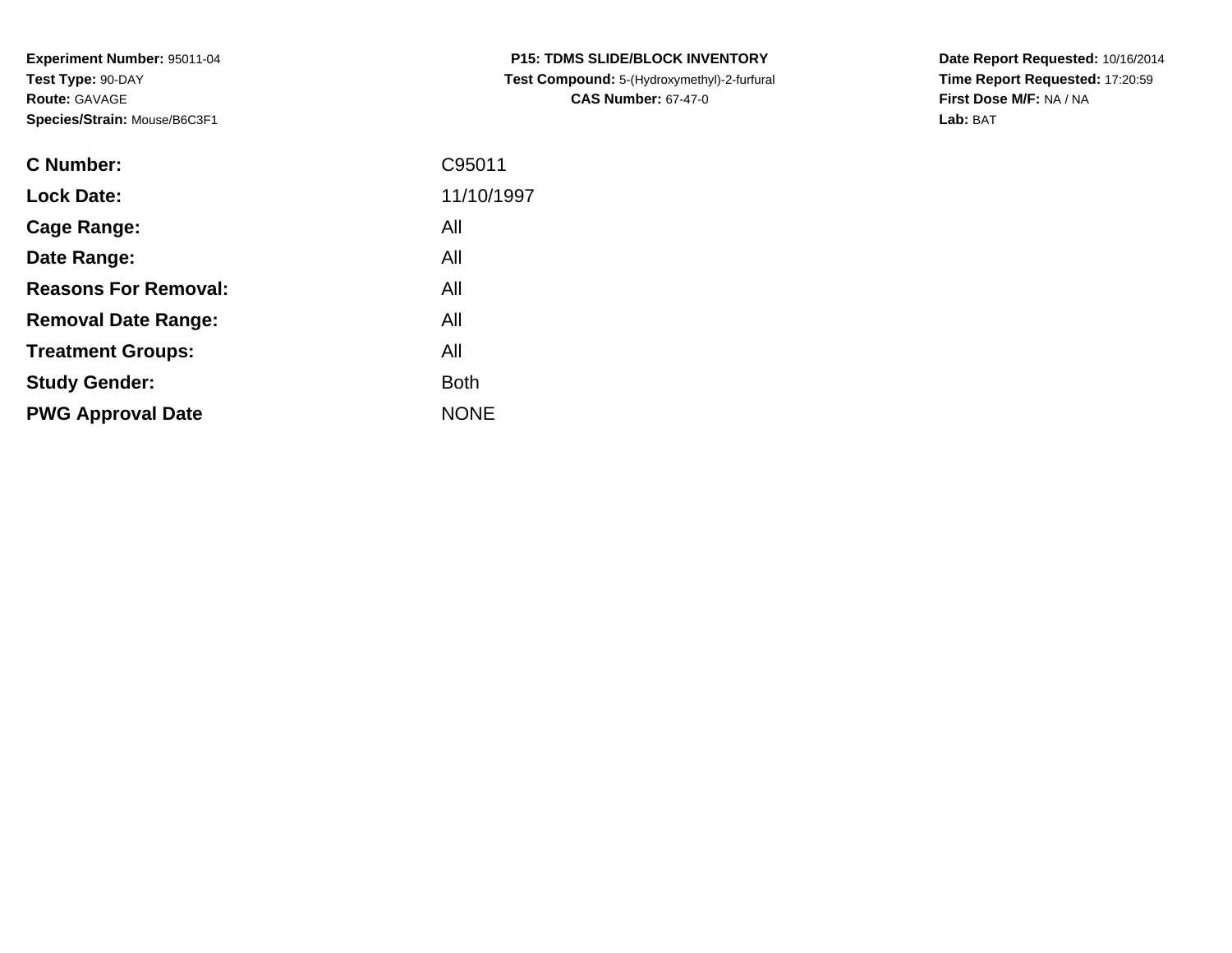**Route:** GAVAGE

250

**Species/Strain:** Mouse/B6C3F1

#### **P15: TDMS SLIDE/BLOCK INVENTORY**

**Test Compound:** 5-(Hydroxymethyl)-2-furfural

**CAS Number:** 67-47-0

**Date Report Requested:** 10/16/2014**Time Report Requested:** 17:20:59**First Dose M/F:** NA / NA**Lab:** BAT

|                             | <b>SPECIES: Mouse</b>    |                               | <b>STRAIN: B6C3F1</b>    |                          |                             | <b>SEX: MALE</b> | <b>DOSE LEVEL: 0 MG/KG</b> |
|-----------------------------|--------------------------|-------------------------------|--------------------------|--------------------------|-----------------------------|------------------|----------------------------|
| <b>CID</b><br><b>NUMBER</b> | INDIVIDUAL<br>ANIMAL NO. | <b>HISTO</b><br><b>NUMBER</b> | NMBR OF<br><b>SLIDES</b> | NMBR OF<br><b>BLOCKS</b> | <b>WET</b><br><b>TISSUE</b> |                  |                            |
| 241                         | 00241                    | 9703521                       |                          |                          | Y N                         |                  |                            |
| 242                         | 00242                    | 9703522                       |                          |                          | Y N                         |                  |                            |
| 243                         | 00243                    | 9703523                       |                          |                          | Y N                         |                  |                            |
| 244                         | 00244                    | 9703524                       |                          |                          | Y N                         |                  |                            |
| 245                         | 00245                    | 9703525                       |                          |                          | Y N                         |                  |                            |
| 246                         | 00246                    | 9703526                       |                          |                          | Y N                         |                  |                            |
| 247                         | 00247                    | 9703527                       |                          |                          | Y N                         |                  |                            |
| 248                         | 00248                    | 9703528                       |                          |                          | Y N                         |                  |                            |
| 249                         | 00249                    | 9703529                       |                          |                          | Y N                         |                  |                            |

 IN MY OPINION THIS MATERIAL IS OF SUFFICIENT QUALITY TO BE RETAINED IN THECARCINOGENESIS REPOSITORY UNLESS THE MATERIAL IS MARKED WITH AN ASTERISK

REVIEWED BY REPOSITORY SUPERVISOR

<sup>00250</sup> <sup>9703530</sup> ................ ................ Y N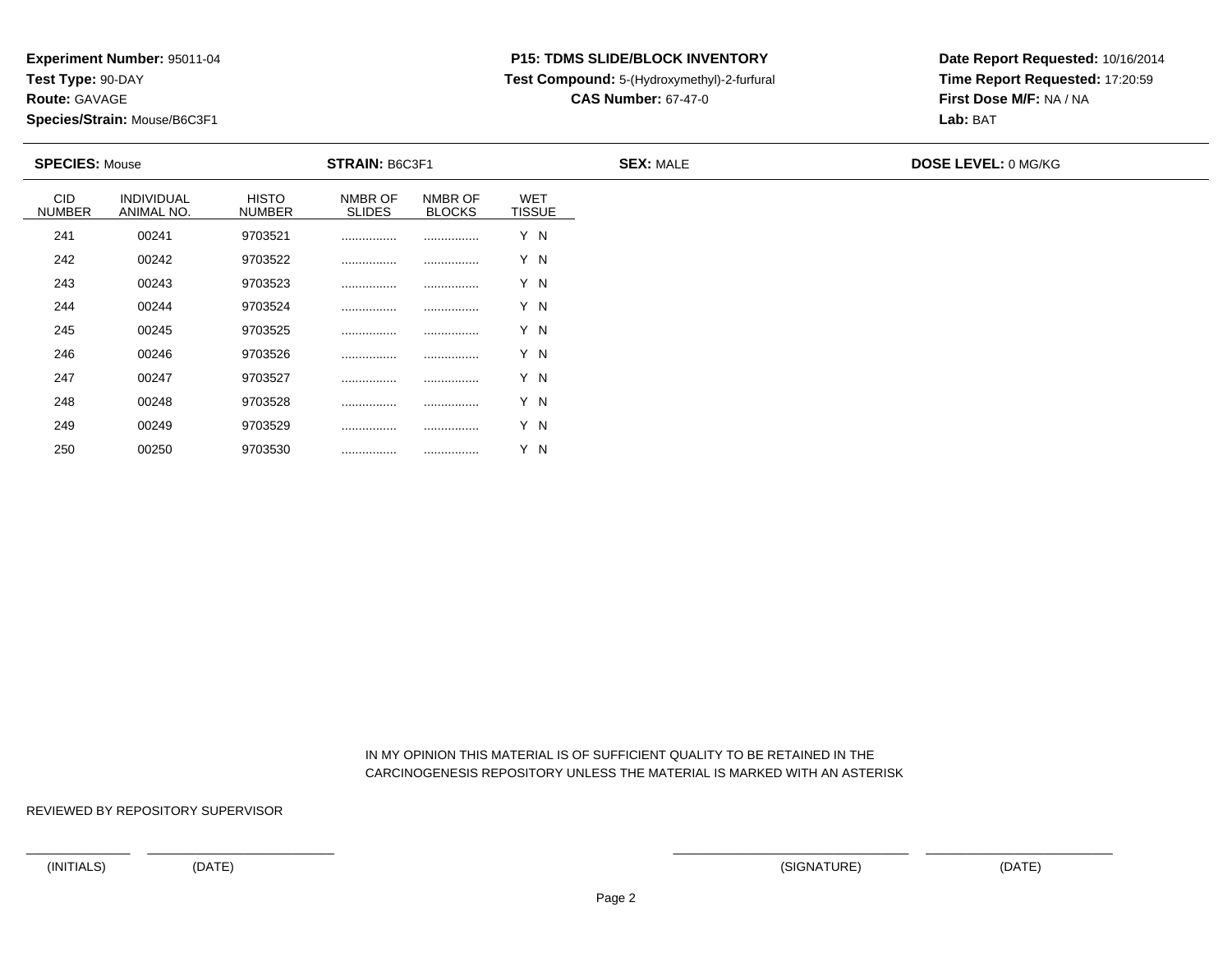**Route:** GAVAGE

260

**Species/Strain:** Mouse/B6C3F1

## **P15: TDMS SLIDE/BLOCK INVENTORY**

**Test Compound:** 5-(Hydroxymethyl)-2-furfural

**CAS Number:** 67-47-0

**Date Report Requested:** 10/16/2014**Time Report Requested:** 17:20:59**First Dose M/F:** NA / NA**Lab:** BAT

|                             | <b>SPECIES: Mouse</b>           |                               | <b>STRAIN: B6C3F1</b>    |                          |                             | <b>SEX: MALE</b> | <b>DOSE LEVEL: 47 MG/KG</b> |  |  |
|-----------------------------|---------------------------------|-------------------------------|--------------------------|--------------------------|-----------------------------|------------------|-----------------------------|--|--|
| <b>CID</b><br><b>NUMBER</b> | <b>INDIVIDUAL</b><br>ANIMAL NO. | <b>HISTO</b><br><b>NUMBER</b> | NMBR OF<br><b>SLIDES</b> | NMBR OF<br><b>BLOCKS</b> | <b>WET</b><br><b>TISSUE</b> |                  |                             |  |  |
| 251                         | 00251                           | 9703531                       |                          |                          | Y N                         |                  |                             |  |  |
| 252                         | 00252                           | 9703532                       |                          |                          | Y N                         |                  |                             |  |  |
| 253                         | 00253                           | 9703533                       |                          |                          | Y N                         |                  |                             |  |  |
| 254                         | 00254                           | 9703534                       |                          |                          | Y N                         |                  |                             |  |  |
| 255                         | 00255                           | 9703535                       |                          |                          | Y N                         |                  |                             |  |  |
| 256                         | 00256                           | 9703536                       |                          |                          | Y N                         |                  |                             |  |  |
| 257                         | 00257                           | 9703537                       | .                        |                          | Y N                         |                  |                             |  |  |
| 258                         | 00258                           | 9703538                       |                          |                          | Y N                         |                  |                             |  |  |
| 259                         | 00259                           | 9703539                       |                          |                          | Y N                         |                  |                             |  |  |

 IN MY OPINION THIS MATERIAL IS OF SUFFICIENT QUALITY TO BE RETAINED IN THECARCINOGENESIS REPOSITORY UNLESS THE MATERIAL IS MARKED WITH AN ASTERISK

REVIEWED BY REPOSITORY SUPERVISOR

<sup>00260</sup> <sup>9703540</sup> ................ ................ Y N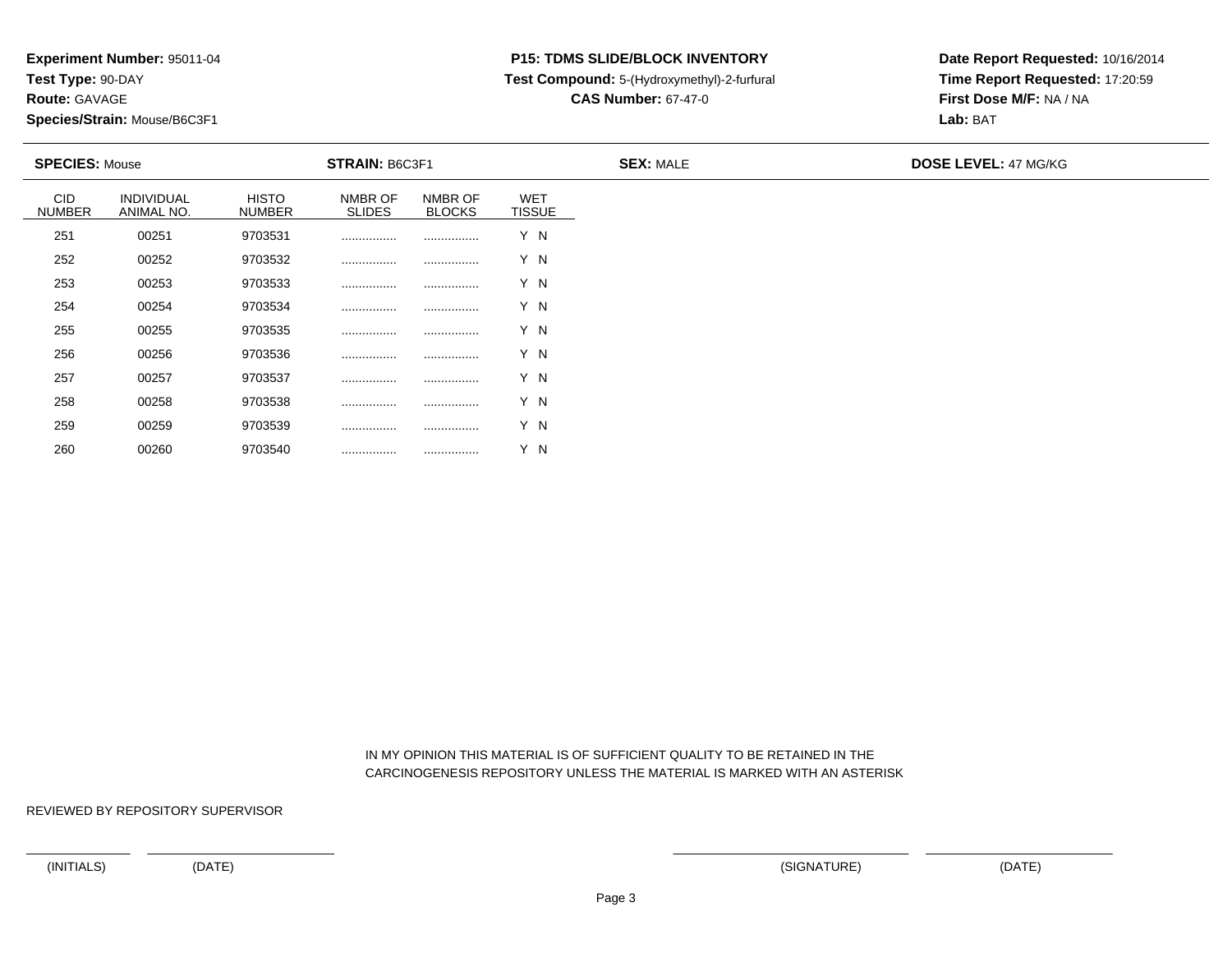**Route:** GAVAGE

270

**Species/Strain:** Mouse/B6C3F1

### **P15: TDMS SLIDE/BLOCK INVENTORY**

**Test Compound:** 5-(Hydroxymethyl)-2-furfural

**CAS Number:** 67-47-0

**Date Report Requested:** 10/16/2014**Time Report Requested:** 17:20:59**First Dose M/F:** NA / NA**Lab:** BAT

|                             | <b>SPECIES: Mouse</b>    |                               | <b>STRAIN: B6C3F1</b>    |                          |                             | <b>SEX: MALE</b> | <b>DOSE LEVEL: 94 MG/KG</b> |  |  |
|-----------------------------|--------------------------|-------------------------------|--------------------------|--------------------------|-----------------------------|------------------|-----------------------------|--|--|
| <b>CID</b><br><b>NUMBER</b> | INDIVIDUAL<br>ANIMAL NO. | <b>HISTO</b><br><b>NUMBER</b> | NMBR OF<br><b>SLIDES</b> | NMBR OF<br><b>BLOCKS</b> | <b>WET</b><br><b>TISSUE</b> |                  |                             |  |  |
| 261                         | 00261                    | 9703541                       |                          |                          | Y N                         |                  |                             |  |  |
| 262                         | 00262                    | 9703542                       |                          | .                        | Y N                         |                  |                             |  |  |
| 263                         | 00263                    | 9703543                       |                          |                          | Y N                         |                  |                             |  |  |
| 264                         | 00264                    | 9703544                       |                          |                          | Y N                         |                  |                             |  |  |
| 265                         | 00265                    | 9703545                       |                          |                          | Y N                         |                  |                             |  |  |
| 266                         | 00266                    | 9703546                       |                          |                          | Y N                         |                  |                             |  |  |
| 267                         | 00267                    | 9703547                       |                          |                          | Y N                         |                  |                             |  |  |
| 268                         | 00268                    | 9703548                       |                          |                          | Y N                         |                  |                             |  |  |
| 269                         | 00269                    | 9703549                       |                          |                          | Y N                         |                  |                             |  |  |

 IN MY OPINION THIS MATERIAL IS OF SUFFICIENT QUALITY TO BE RETAINED IN THECARCINOGENESIS REPOSITORY UNLESS THE MATERIAL IS MARKED WITH AN ASTERISK

REVIEWED BY REPOSITORY SUPERVISOR

<sup>00270</sup> <sup>9703550</sup> ................ ................ Y N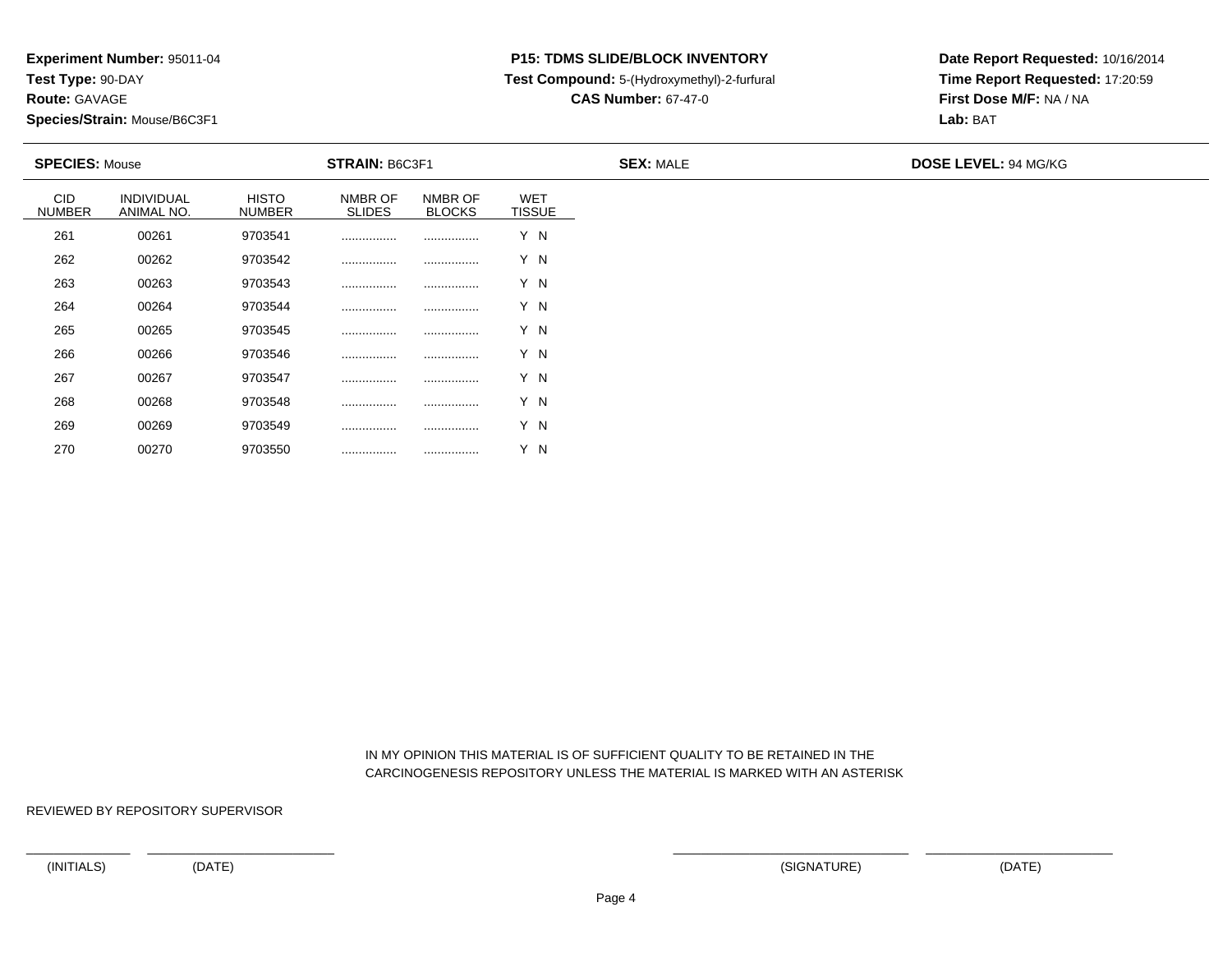**Route:** GAVAGE

280

**Species/Strain:** Mouse/B6C3F1

### **P15: TDMS SLIDE/BLOCK INVENTORY**

**Test Compound:** 5-(Hydroxymethyl)-2-furfural

**CAS Number:** 67-47-0

**Date Report Requested:** 10/16/2014**Time Report Requested:** 17:20:59**First Dose M/F:** NA / NA**Lab:** BAT

| <b>SPECIES: Mouse</b>       |                          |                               | <b>STRAIN: B6C3F1</b>    |                          |                             | <b>SEX: MALE</b> | <b>DOSE LEVEL: 188</b> | MG/KG |
|-----------------------------|--------------------------|-------------------------------|--------------------------|--------------------------|-----------------------------|------------------|------------------------|-------|
| <b>CID</b><br><b>NUMBER</b> | INDIVIDUAL<br>ANIMAL NO. | <b>HISTO</b><br><b>NUMBER</b> | NMBR OF<br><b>SLIDES</b> | NMBR OF<br><b>BLOCKS</b> | <b>WET</b><br><b>TISSUE</b> |                  |                        |       |
| 271                         | 00271                    | 9703551                       |                          |                          | Y N                         |                  |                        |       |
| 272                         | 00272                    | 9703552                       |                          |                          | Y N                         |                  |                        |       |
| 273                         | 00273                    | 9703553                       |                          |                          | Y N                         |                  |                        |       |
| 274                         | 00274                    | 9703554                       |                          |                          | Y N                         |                  |                        |       |
| 275                         | 00275                    | 9703555                       |                          |                          | Y N                         |                  |                        |       |
| 276                         | 00276                    | 9703556                       |                          |                          | Y N                         |                  |                        |       |
| 277                         | 00277                    | 9703557                       |                          |                          | Y N                         |                  |                        |       |
| 278                         | 00278                    | 9703558                       |                          |                          | Y N                         |                  |                        |       |
| 279                         | 00279                    | 9703559                       |                          |                          | Y N                         |                  |                        |       |

 IN MY OPINION THIS MATERIAL IS OF SUFFICIENT QUALITY TO BE RETAINED IN THECARCINOGENESIS REPOSITORY UNLESS THE MATERIAL IS MARKED WITH AN ASTERISK

REVIEWED BY REPOSITORY SUPERVISOR

<sup>00280</sup> <sup>9703560</sup> ................ ................ Y N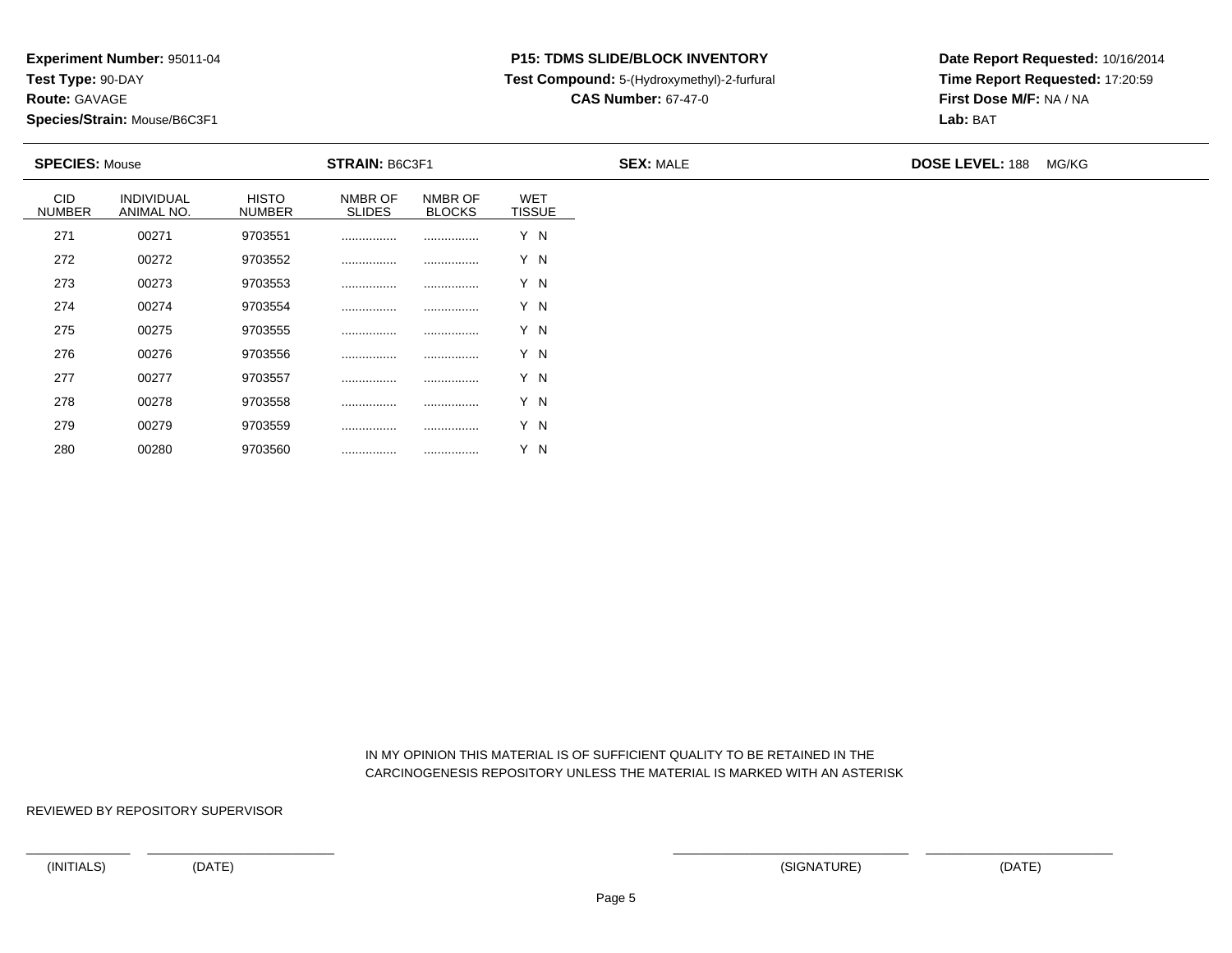**Route:** GAVAGE

290

**Species/Strain:** Mouse/B6C3F1

# **P15: TDMS SLIDE/BLOCK INVENTORY**

**Test Compound:** 5-(Hydroxymethyl)-2-furfural

**CAS Number:** 67-47-0

**Date Report Requested:** 10/16/2014**Time Report Requested:** 17:20:59**First Dose M/F:** NA / NA**Lab:** BAT

| <b>SPECIES: Mouse</b>       |                          |                               | <b>STRAIN: B6C3F1</b>    |                          |                             | <b>SEX: MALE</b> | <b>DOSE LEVEL: 375</b> | MG/KG |
|-----------------------------|--------------------------|-------------------------------|--------------------------|--------------------------|-----------------------------|------------------|------------------------|-------|
| <b>CID</b><br><b>NUMBER</b> | INDIVIDUAL<br>ANIMAL NO. | <b>HISTO</b><br><b>NUMBER</b> | NMBR OF<br><b>SLIDES</b> | NMBR OF<br><b>BLOCKS</b> | <b>WET</b><br><b>TISSUE</b> |                  |                        |       |
| 281                         | 00281                    | 9703561                       |                          |                          | Y N                         |                  |                        |       |
| 282                         | 00282                    | 9703562                       |                          |                          | Y N                         |                  |                        |       |
| 283                         | 00283                    | 9703563                       |                          |                          | Y N                         |                  |                        |       |
| 284                         | 00284                    | 9703564                       |                          |                          | Y N                         |                  |                        |       |
| 285                         | 00285                    | 9703565                       |                          |                          | Y N                         |                  |                        |       |
| 286                         | 00286                    | 9703566                       |                          |                          | Y N                         |                  |                        |       |
| 287                         | 00287                    | 9703567                       |                          |                          | Y N                         |                  |                        |       |
| 288                         | 00288                    | 9703568                       |                          |                          | Y N                         |                  |                        |       |
| 289                         | 00289                    | 9703569                       |                          | .                        | Y N                         |                  |                        |       |

 IN MY OPINION THIS MATERIAL IS OF SUFFICIENT QUALITY TO BE RETAINED IN THECARCINOGENESIS REPOSITORY UNLESS THE MATERIAL IS MARKED WITH AN ASTERISK

REVIEWED BY REPOSITORY SUPERVISOR

<sup>00290</sup> <sup>9703570</sup> ................ ................ Y N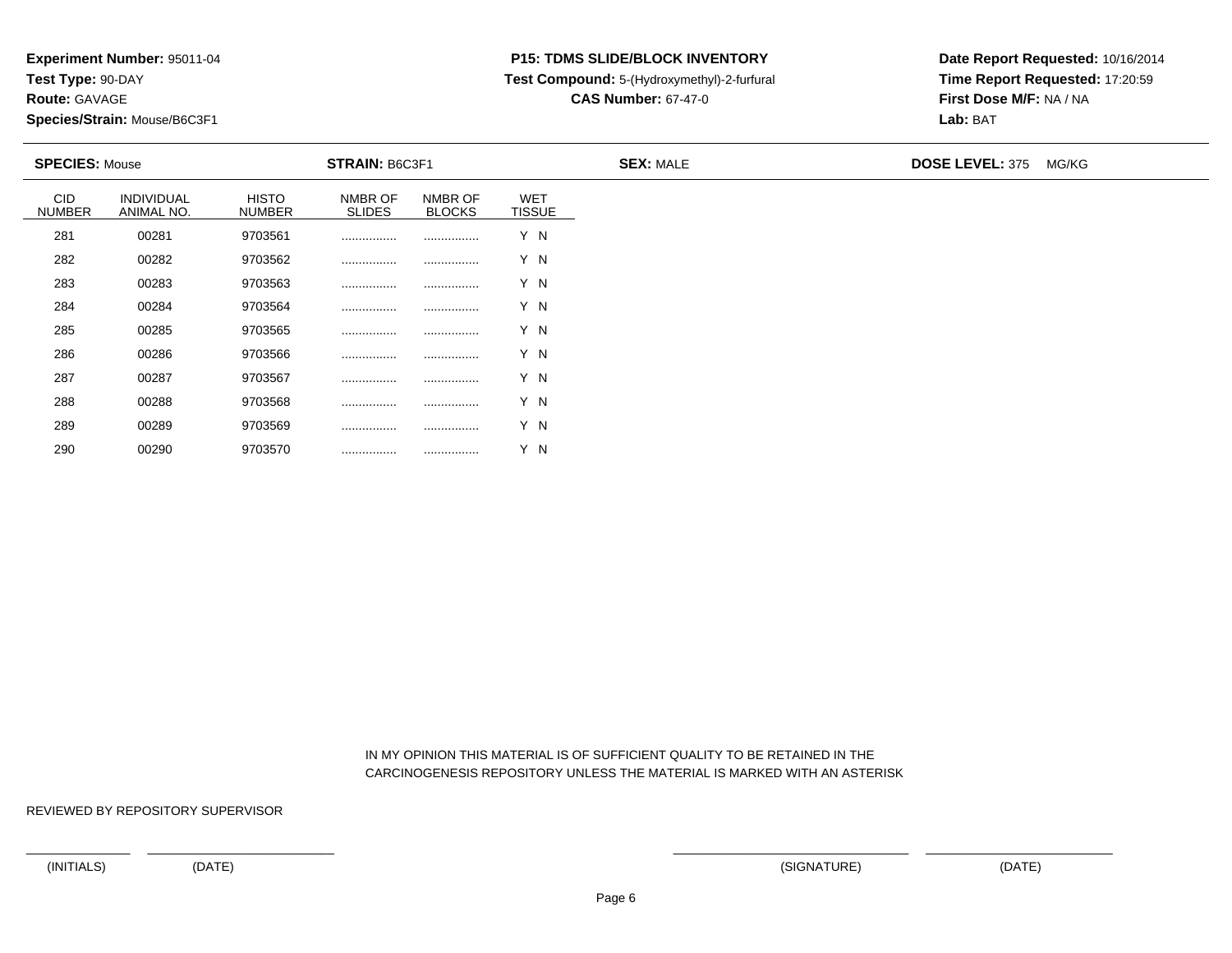**Route:** GAVAGE

300

**Species/Strain:** Mouse/B6C3F1

# **P15: TDMS SLIDE/BLOCK INVENTORY**

**Test Compound:** 5-(Hydroxymethyl)-2-furfural

**CAS Number:** 67-47-0

**Date Report Requested:** 10/16/2014**Time Report Requested:** 17:20:59**First Dose M/F:** NA / NA**Lab:** BAT

| <b>SPECIES: Mouse</b>       |                          |                               | <b>STRAIN: B6C3F1</b>    |                          |                             | <b>SEX: MALE</b> | <b>DOSE LEVEL: 750</b> | MG/KG |
|-----------------------------|--------------------------|-------------------------------|--------------------------|--------------------------|-----------------------------|------------------|------------------------|-------|
| <b>CID</b><br><b>NUMBER</b> | INDIVIDUAL<br>ANIMAL NO. | <b>HISTO</b><br><b>NUMBER</b> | NMBR OF<br><b>SLIDES</b> | NMBR OF<br><b>BLOCKS</b> | <b>WET</b><br><b>TISSUE</b> |                  |                        |       |
| 291                         | 00291                    | 9703571                       |                          |                          | Y N                         |                  |                        |       |
| 292                         | 00292                    | 9703572                       |                          |                          | Y N                         |                  |                        |       |
| 293                         | 00293                    | 9703573                       |                          |                          | Y N                         |                  |                        |       |
| 294                         | 00294                    | 9703574                       |                          |                          | Y N                         |                  |                        |       |
| 295                         | 00295                    | 9703575                       |                          |                          | Y N                         |                  |                        |       |
| 296                         | 00296                    | 9703576                       |                          |                          | Y N                         |                  |                        |       |
| 297                         | 00297                    | 9703577                       |                          |                          | Y N                         |                  |                        |       |
| 298                         | 00298                    | 9703578                       |                          |                          | Y N                         |                  |                        |       |
| 299                         | 00299                    | 9703579                       |                          |                          | Y N                         |                  |                        |       |

 IN MY OPINION THIS MATERIAL IS OF SUFFICIENT QUALITY TO BE RETAINED IN THECARCINOGENESIS REPOSITORY UNLESS THE MATERIAL IS MARKED WITH AN ASTERISK

REVIEWED BY REPOSITORY SUPERVISOR

<sup>00300</sup> <sup>9703580</sup> ................ ................ Y N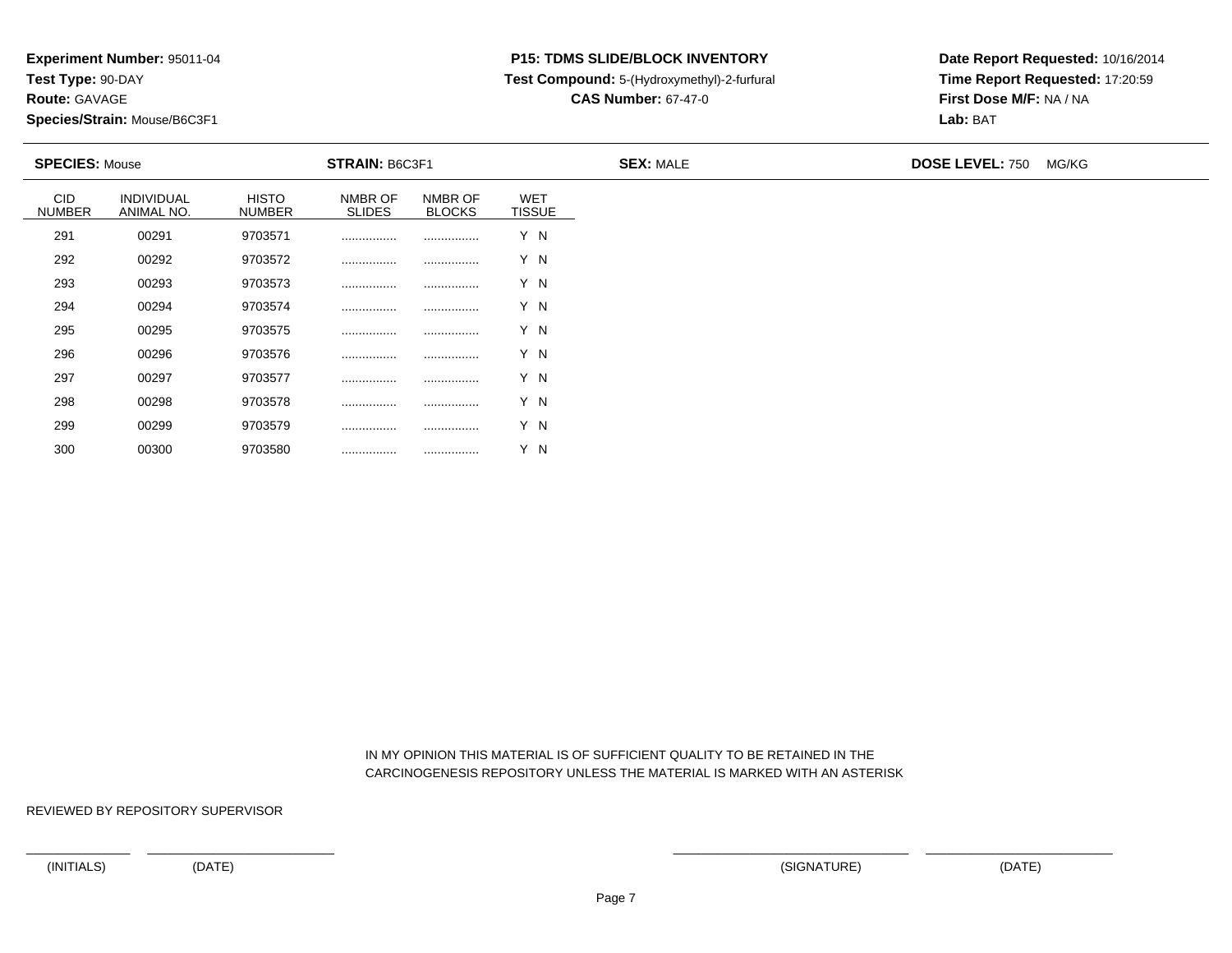**Route:** GAVAGE

310

**Species/Strain:** Mouse/B6C3F1

# **P15: TDMS SLIDE/BLOCK INVENTORY**

**Test Compound:** 5-(Hydroxymethyl)-2-furfural

**CAS Number:** 67-47-0

**Date Report Requested:** 10/16/2014**Time Report Requested:** 17:20:59**First Dose M/F:** NA / NA**Lab:** BAT

| <b>SPECIES: Mouse</b>       |                          |                               | <b>STRAIN: B6C3F1</b>    |                          |                             | <b>SEX: FEMALE</b> | <b>DOSE LEVEL: 0 MG/KG</b> |
|-----------------------------|--------------------------|-------------------------------|--------------------------|--------------------------|-----------------------------|--------------------|----------------------------|
| <b>CID</b><br><b>NUMBER</b> | INDIVIDUAL<br>ANIMAL NO. | <b>HISTO</b><br><b>NUMBER</b> | NMBR OF<br><b>SLIDES</b> | NMBR OF<br><b>BLOCKS</b> | <b>WET</b><br><b>TISSUE</b> |                    |                            |
| 301                         | 00301                    | 9703581                       |                          |                          | Y N                         |                    |                            |
| 302                         | 00302                    | 9703582                       |                          |                          | Y N                         |                    |                            |
| 303                         | 00303                    | 9703583                       |                          |                          | Y N                         |                    |                            |
| 304                         | 00304                    | 9703584                       |                          |                          | Y N                         |                    |                            |
| 305                         | 00305                    | 9703585                       |                          |                          | Y N                         |                    |                            |
| 306                         | 00306                    | 9703586                       |                          |                          | Y N                         |                    |                            |
| 307                         | 00307                    | 9703587                       |                          |                          | Y N                         |                    |                            |
| 308                         | 00308                    | 9703588                       |                          |                          | Y N                         |                    |                            |
| 309                         | 00309                    | 9703589                       |                          |                          | Y N                         |                    |                            |

 IN MY OPINION THIS MATERIAL IS OF SUFFICIENT QUALITY TO BE RETAINED IN THECARCINOGENESIS REPOSITORY UNLESS THE MATERIAL IS MARKED WITH AN ASTERISK

REVIEWED BY REPOSITORY SUPERVISOR

<sup>00310</sup> <sup>9703590</sup> ................ ................ Y N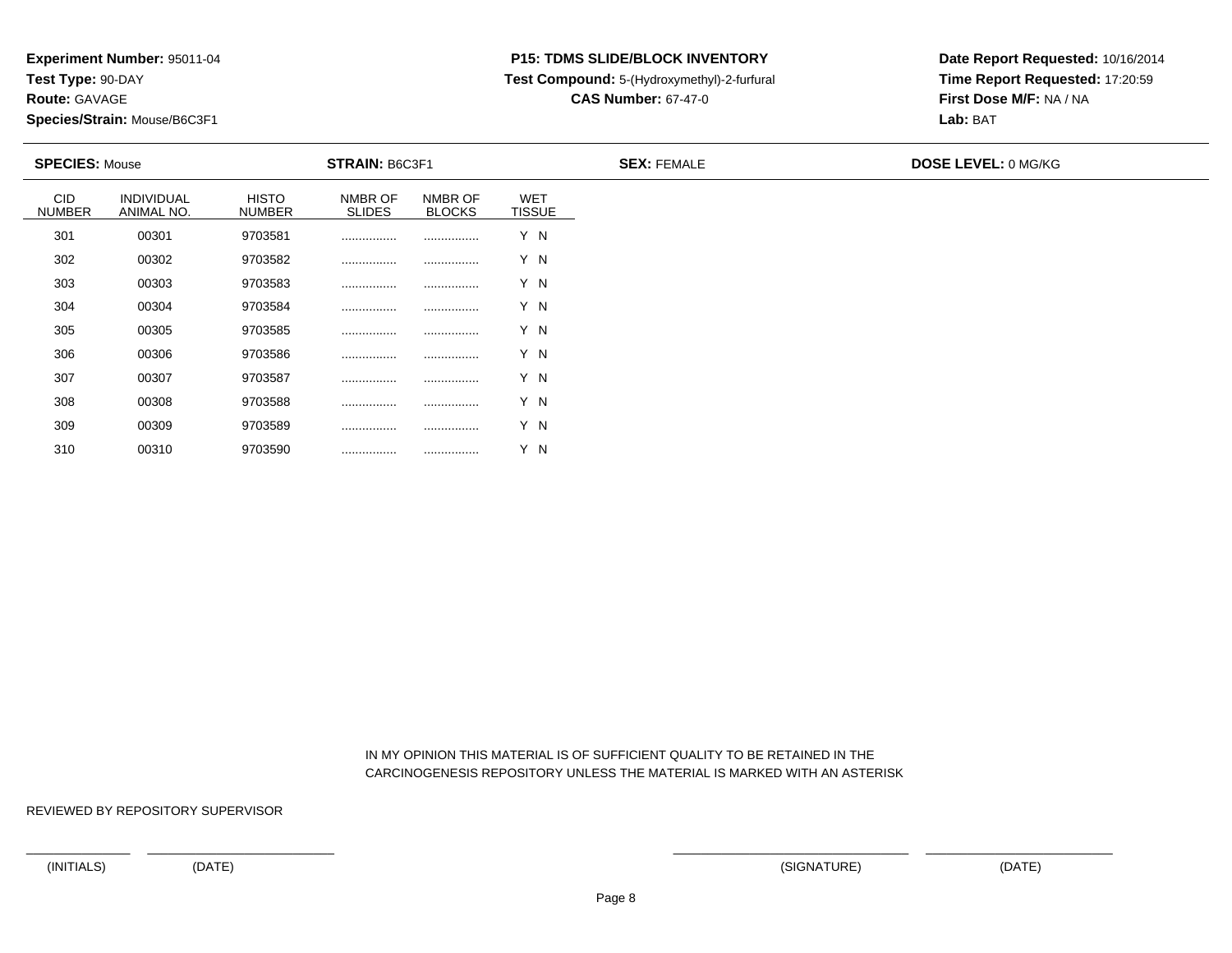**Route:** GAVAGE

320

**Species/Strain:** Mouse/B6C3F1

## **P15: TDMS SLIDE/BLOCK INVENTORY**

**Test Compound:** 5-(Hydroxymethyl)-2-furfural

**CAS Number:** 67-47-0

**Date Report Requested:** 10/16/2014**Time Report Requested:** 17:20:59**First Dose M/F:** NA / NA**Lab:** BAT

|                             | <b>SPECIES: Mouse</b>    |                               | <b>STRAIN: B6C3F1</b>    |                          |                             | <b>SEX: FEMALE</b> | <b>DOSE LEVEL: 47 MG/KG</b> |
|-----------------------------|--------------------------|-------------------------------|--------------------------|--------------------------|-----------------------------|--------------------|-----------------------------|
| <b>CID</b><br><b>NUMBER</b> | INDIVIDUAL<br>ANIMAL NO. | <b>HISTO</b><br><b>NUMBER</b> | NMBR OF<br><b>SLIDES</b> | NMBR OF<br><b>BLOCKS</b> | <b>WET</b><br><b>TISSUE</b> |                    |                             |
| 311                         | 00311                    | 9703591                       |                          |                          | Y N                         |                    |                             |
| 312                         | 00312                    | 9703592                       |                          |                          | Y N                         |                    |                             |
| 313                         | 00313                    | 9703593                       |                          |                          | Y N                         |                    |                             |
| 314                         | 00314                    | 9703594                       |                          |                          | Y N                         |                    |                             |
| 315                         | 00315                    | 9703595                       |                          |                          | Y N                         |                    |                             |
| 316                         | 00316                    | 9703596                       |                          |                          | Y N                         |                    |                             |
| 317                         | 00317                    | 9703597                       |                          |                          | Y N                         |                    |                             |
| 318                         | 00318                    | 9703598                       |                          |                          | Y N                         |                    |                             |
| 319                         | 00319                    | 9703599                       |                          |                          | Y N                         |                    |                             |

 IN MY OPINION THIS MATERIAL IS OF SUFFICIENT QUALITY TO BE RETAINED IN THECARCINOGENESIS REPOSITORY UNLESS THE MATERIAL IS MARKED WITH AN ASTERISK

REVIEWED BY REPOSITORY SUPERVISOR

<sup>00320</sup> <sup>9703600</sup> ................ ................ Y N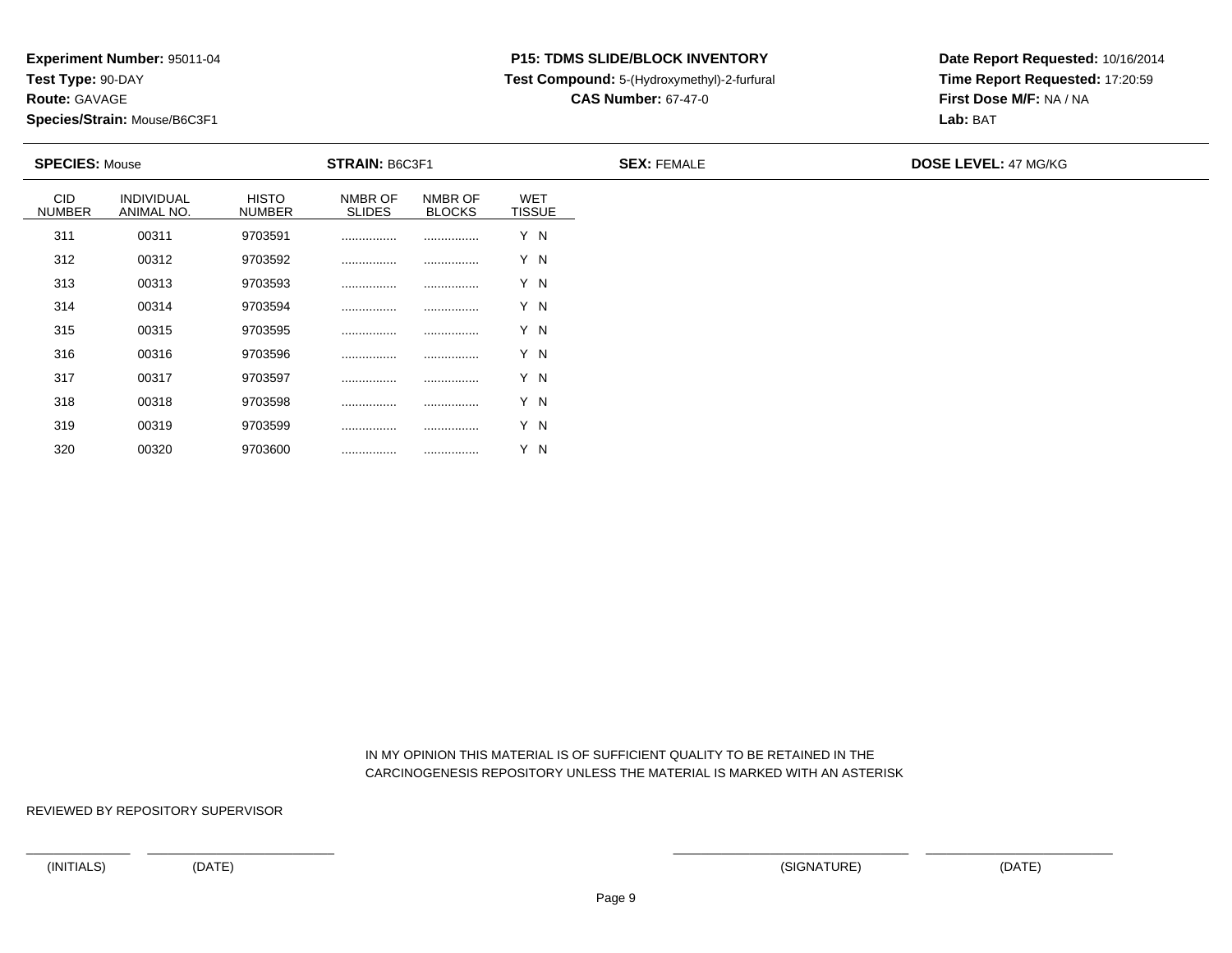**Route:** GAVAGE

330

**Species/Strain:** Mouse/B6C3F1

## **P15: TDMS SLIDE/BLOCK INVENTORY**

**Test Compound:** 5-(Hydroxymethyl)-2-furfural

**CAS Number:** 67-47-0

**Date Report Requested:** 10/16/2014**Time Report Requested:** 17:20:59**First Dose M/F:** NA / NA**Lab:** BAT

| <b>SPECIES: Mouse</b>       |                          |                               | <b>STRAIN: B6C3F1</b>    |                          |                             | <b>SEX: FEMALE</b> | <b>DOSE LEVEL: 94 MG/KG</b> |
|-----------------------------|--------------------------|-------------------------------|--------------------------|--------------------------|-----------------------------|--------------------|-----------------------------|
| <b>CID</b><br><b>NUMBER</b> | INDIVIDUAL<br>ANIMAL NO. | <b>HISTO</b><br><b>NUMBER</b> | NMBR OF<br><b>SLIDES</b> | NMBR OF<br><b>BLOCKS</b> | <b>WET</b><br><b>TISSUE</b> |                    |                             |
| 321                         | 00321                    | 9703601                       |                          |                          | Y N                         |                    |                             |
| 322                         | 00322                    | 9703602                       |                          |                          | Y N                         |                    |                             |
| 323                         | 00323                    | 9703603                       |                          |                          | Y N                         |                    |                             |
| 324                         | 00324                    | 9703604                       |                          |                          | Y N                         |                    |                             |
| 325                         | 00325                    | 9703605                       |                          |                          | Y N                         |                    |                             |
| 326                         | 00326                    | 9703606                       |                          |                          | Y N                         |                    |                             |
| 327                         | 00327                    | 9703607                       |                          |                          | Y N                         |                    |                             |
| 328                         | 00328                    | 9703608                       |                          |                          | Y N                         |                    |                             |
| 329                         | 00329                    | 9703609                       |                          |                          | Y N                         |                    |                             |

 IN MY OPINION THIS MATERIAL IS OF SUFFICIENT QUALITY TO BE RETAINED IN THECARCINOGENESIS REPOSITORY UNLESS THE MATERIAL IS MARKED WITH AN ASTERISK

REVIEWED BY REPOSITORY SUPERVISOR

<sup>00330</sup> <sup>9703610</sup> ................ ................ Y N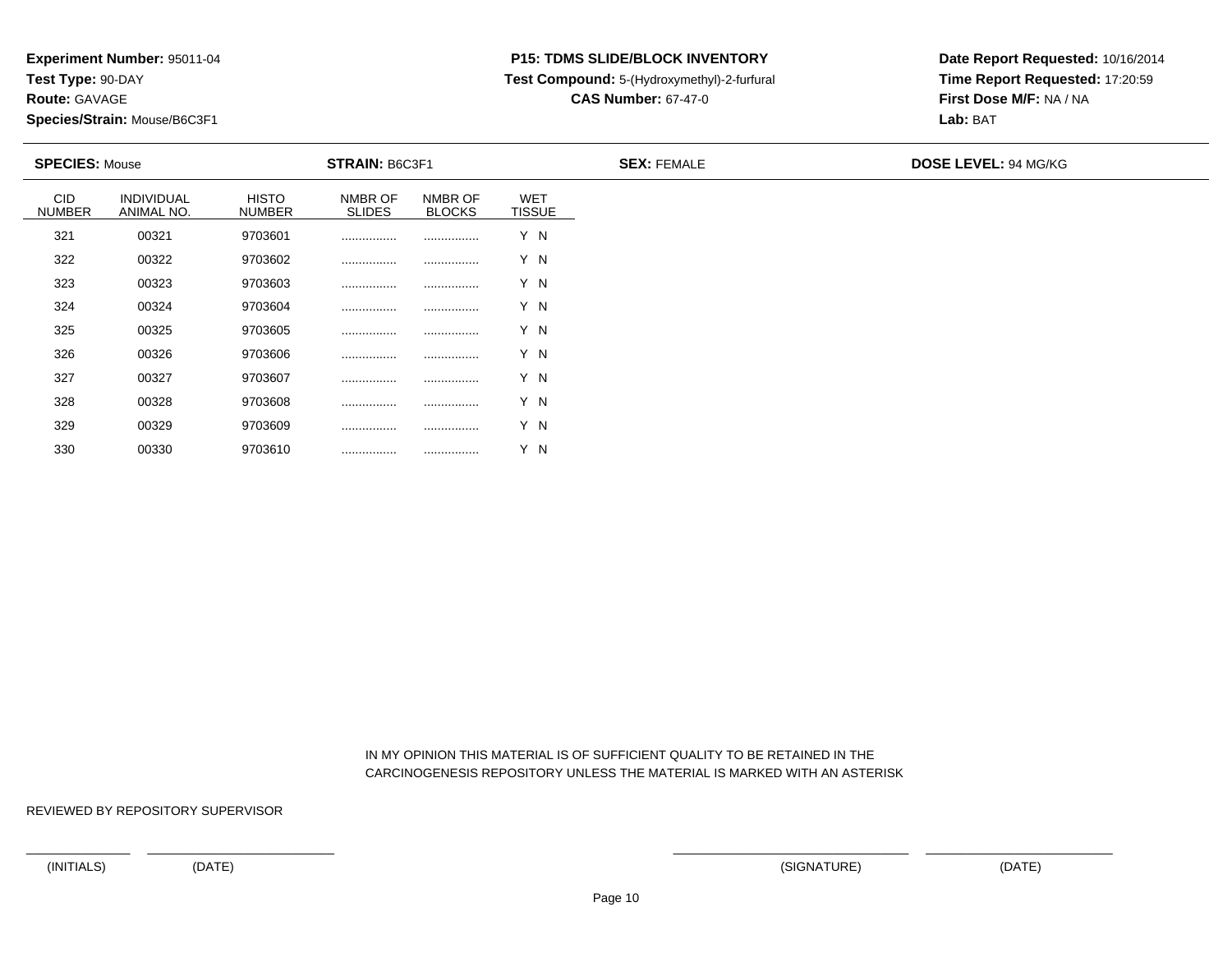**Route:** GAVAGE

340

**Species/Strain:** Mouse/B6C3F1

## **P15: TDMS SLIDE/BLOCK INVENTORY**

**Test Compound:** 5-(Hydroxymethyl)-2-furfural

**CAS Number:** 67-47-0

**Date Report Requested:** 10/16/2014**Time Report Requested:** 17:20:59**First Dose M/F:** NA / NA**Lab:** BAT

| <b>SPECIES: Mouse</b> |                          |                               | <b>STRAIN: B6C3F1</b>    |                          |                             | <b>SEX: FEMALE</b> | <b>DOSE LEVEL: 188 MG/KG</b> |
|-----------------------|--------------------------|-------------------------------|--------------------------|--------------------------|-----------------------------|--------------------|------------------------------|
| CID<br><b>NUMBER</b>  | INDIVIDUAL<br>ANIMAL NO. | <b>HISTO</b><br><b>NUMBER</b> | NMBR OF<br><b>SLIDES</b> | NMBR OF<br><b>BLOCKS</b> | <b>WET</b><br><b>TISSUE</b> |                    |                              |
| 331                   | 00331                    | 9703611                       |                          |                          | Y N                         |                    |                              |
| 332                   | 00332                    | 9703612                       |                          |                          | Y N                         |                    |                              |
| 333                   | 00333                    | 9703613                       |                          |                          | Y N                         |                    |                              |
| 334                   | 00334                    | 9703614                       |                          |                          | Y N                         |                    |                              |
| 335                   | 00335                    | 9703615                       |                          |                          | Y N                         |                    |                              |
| 336                   | 00336                    | 9703616                       |                          |                          | Y N                         |                    |                              |
| 337                   | 00337                    | 9703617                       |                          |                          | Y N                         |                    |                              |
| 338                   | 00338                    | 9703618                       |                          |                          | Y N                         |                    |                              |
| 339                   | 00339                    | 9703619                       |                          |                          | Y N                         |                    |                              |

 IN MY OPINION THIS MATERIAL IS OF SUFFICIENT QUALITY TO BE RETAINED IN THECARCINOGENESIS REPOSITORY UNLESS THE MATERIAL IS MARKED WITH AN ASTERISK

REVIEWED BY REPOSITORY SUPERVISOR

<sup>00340</sup> <sup>9703620</sup> ................ ................ Y N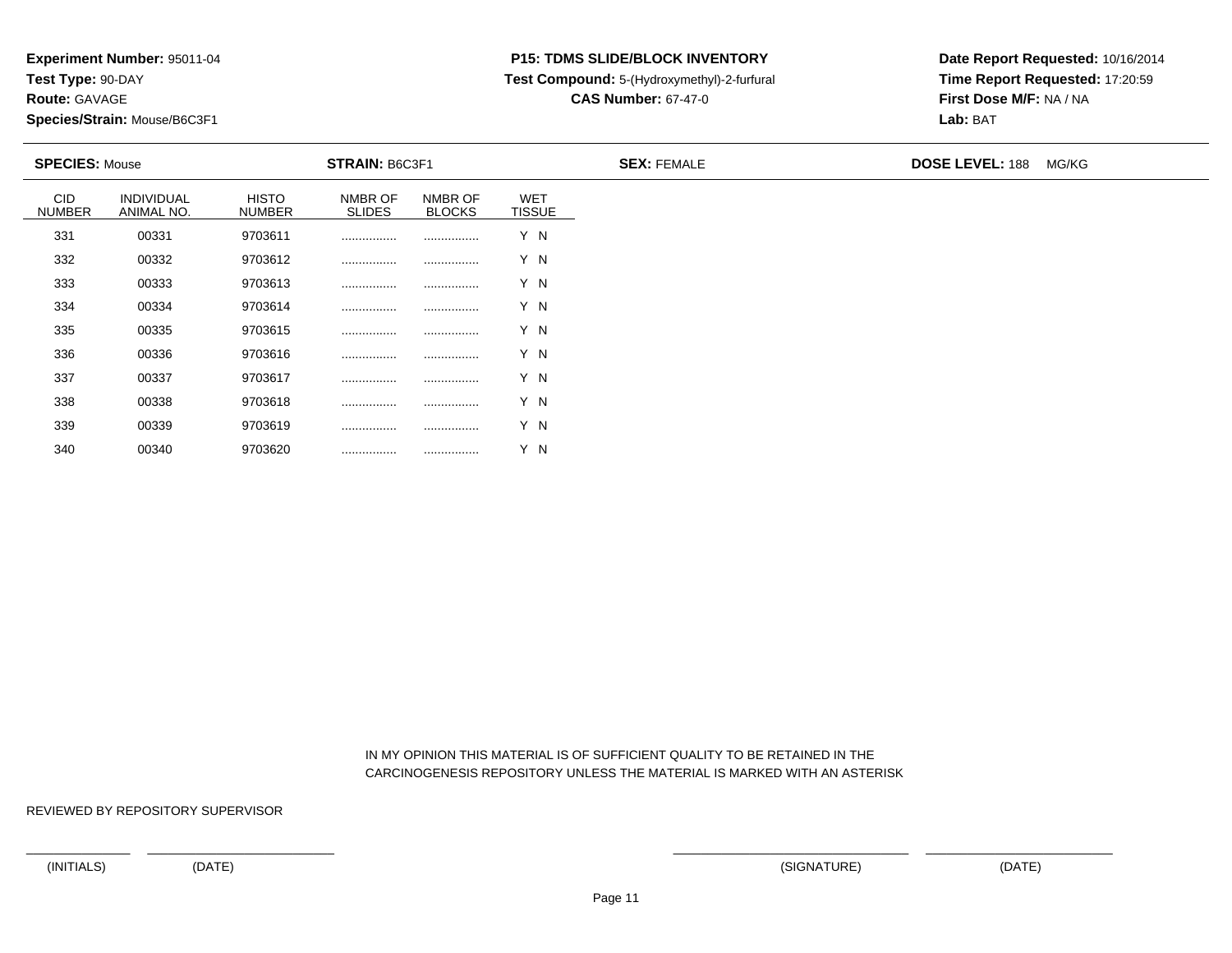**Route:** GAVAGE

350

**Species/Strain:** Mouse/B6C3F1

## **P15: TDMS SLIDE/BLOCK INVENTORY**

**Test Compound:** 5-(Hydroxymethyl)-2-furfural

**CAS Number:** 67-47-0

**Date Report Requested:** 10/16/2014**Time Report Requested:** 17:20:59**First Dose M/F:** NA / NA**Lab:** BAT

| <b>SPECIES: Mouse</b>       |                          |                               | <b>STRAIN: B6C3F1</b>    |                          |                             | <b>SEX: FEMALE</b> | DOSE LEVEL: 375 MG/KG |  |  |
|-----------------------------|--------------------------|-------------------------------|--------------------------|--------------------------|-----------------------------|--------------------|-----------------------|--|--|
| <b>CID</b><br><b>NUMBER</b> | INDIVIDUAL<br>ANIMAL NO. | <b>HISTO</b><br><b>NUMBER</b> | NMBR OF<br><b>SLIDES</b> | NMBR OF<br><b>BLOCKS</b> | <b>WET</b><br><b>TISSUE</b> |                    |                       |  |  |
| 341                         | 00341                    | 9703621                       |                          |                          | Y N                         |                    |                       |  |  |
| 342                         | 00342                    | 9703622                       |                          |                          | Y N                         |                    |                       |  |  |
| 343                         | 00343                    | 9703623                       |                          |                          | Y N                         |                    |                       |  |  |
| 344                         | 00344                    | 9703624                       |                          |                          | Y N                         |                    |                       |  |  |
| 345                         | 00345                    | 9703625                       |                          |                          | Y N                         |                    |                       |  |  |
| 346                         | 00346                    | 9703626                       |                          |                          | Y N                         |                    |                       |  |  |
| 347                         | 00347                    | 9703627                       |                          |                          | Y N                         |                    |                       |  |  |
| 348                         | 00348                    | 9703628                       |                          |                          | Y N                         |                    |                       |  |  |
| 349                         | 00349                    | 9703629                       |                          |                          | Y N                         |                    |                       |  |  |

 IN MY OPINION THIS MATERIAL IS OF SUFFICIENT QUALITY TO BE RETAINED IN THECARCINOGENESIS REPOSITORY UNLESS THE MATERIAL IS MARKED WITH AN ASTERISK

REVIEWED BY REPOSITORY SUPERVISOR

<sup>00350</sup> <sup>9703630</sup> ................ ................ Y N